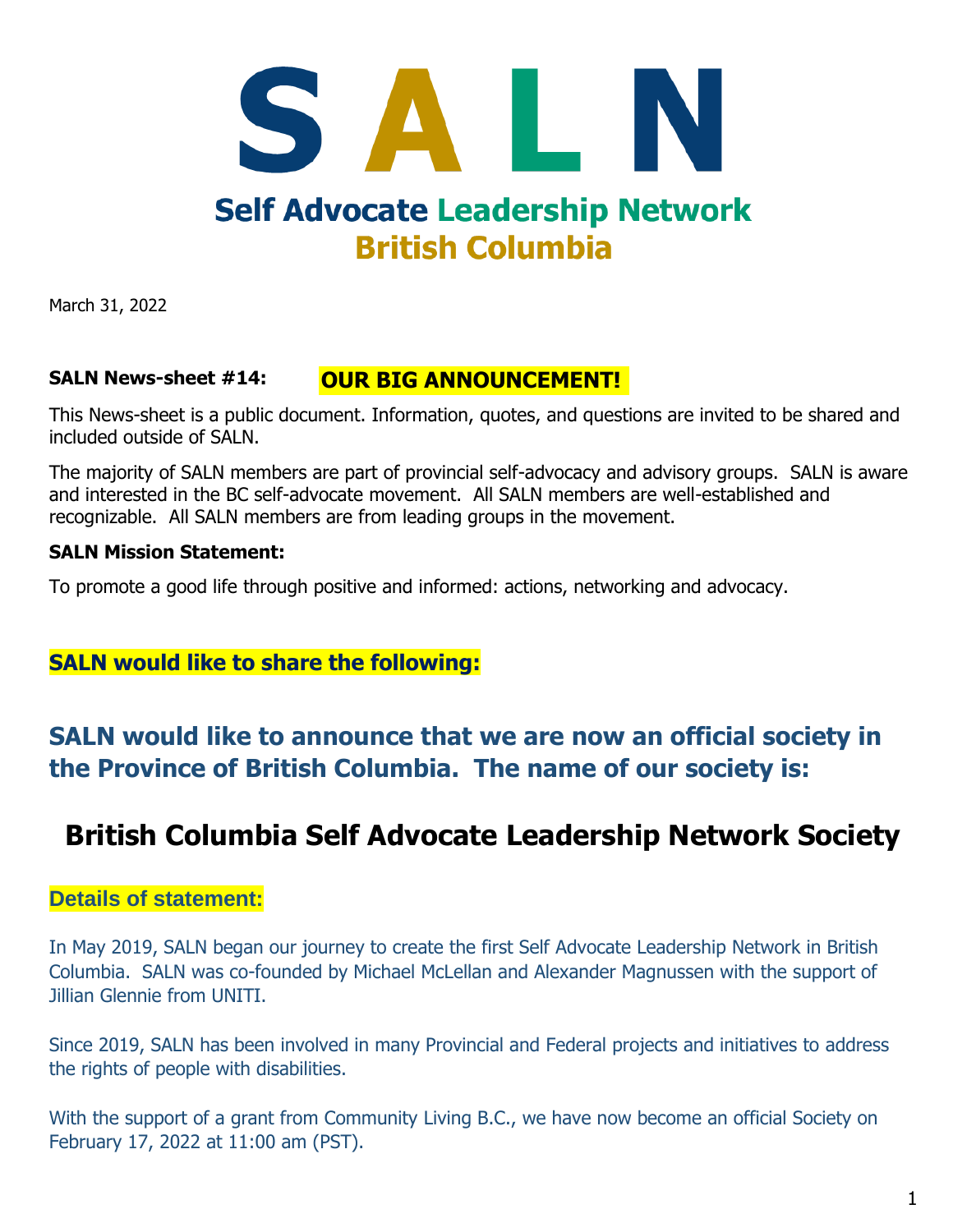# SALN **Self Advocate Leadership Network British Columbia**

### **Announcing our Board of Directors:**

**Michael McLellan**, President **Dave Sheritt**, Vice-President **Krista Milne**, Secretary **Kara Anderson**, Treasurer **Lorie Sheritt**, Director **Chelsea Rinquinha**, Director **Jo-anne Gauthier**, Director

### **SALN Comments:**

#### **What do you want to share about being your own Society? How does it make you feel? What do you think?**

The biggest thing is that we are the first leadership network of self advocates in Canada! This is unbelievable!

We want to get the word out and let people know.

We are hoping to make our voices powerful - we are young and enthusiastic! We will make changes!

We are going to take over the world – so watch out United Nations.

We are more than capable of making things happen.

I am excited to see all these amazing leaders breaking new ground across the country.

This is an example of leaders who SHOULD be the leaders.

Hope and possibilities!

We are going to be world famous. Everyone will know who we are.